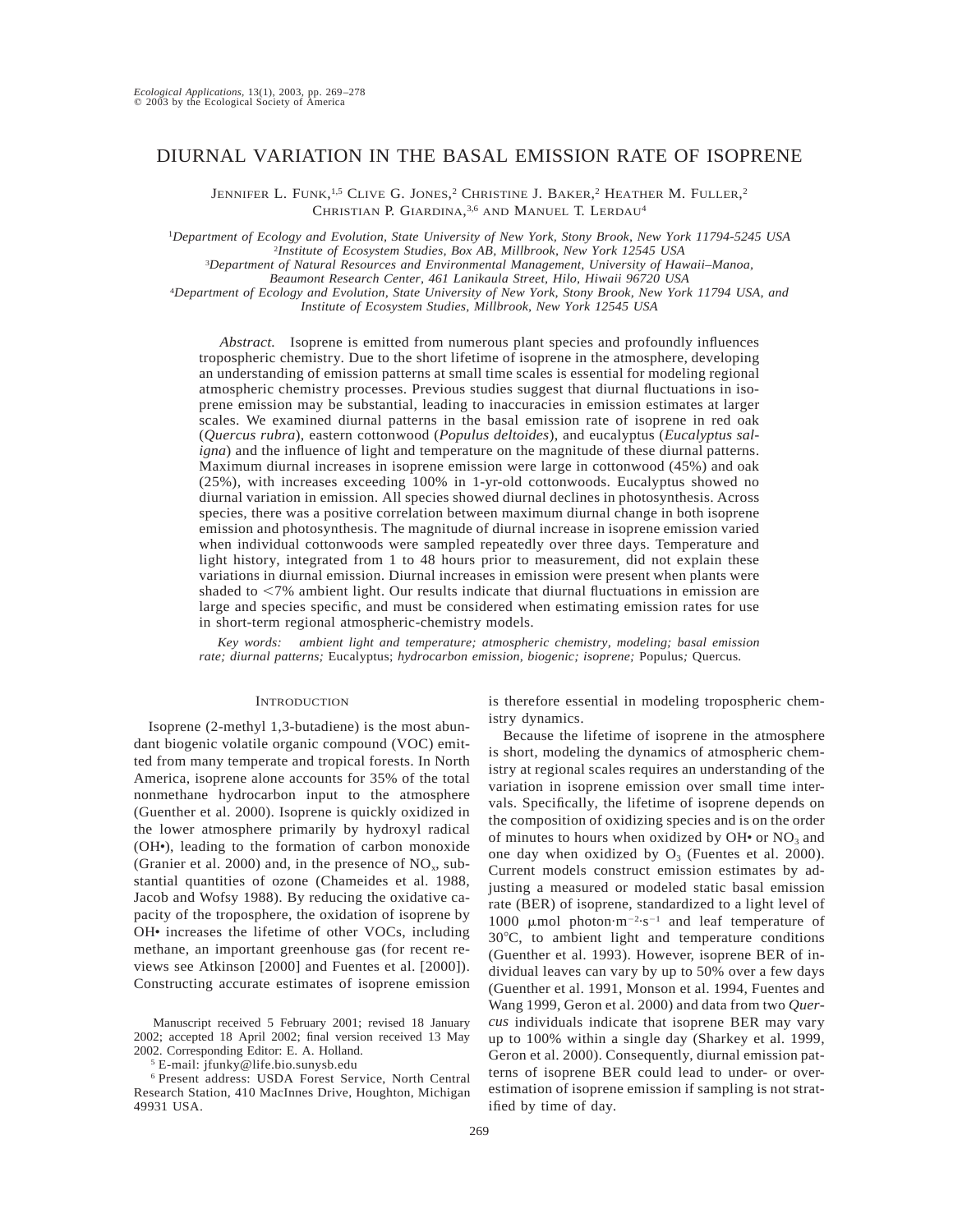At larger spatial scales, these uncertainties restrict efforts to accurately predict the dynamics of gases that result from isoprene oxidation, such as methylvinyl ketone, methacrolein, and carbon monoxide (Fehsenfeld et al. 1992, Paulson and Seinfeld 1992), and the ability of tropospheric photochemical models to predict the severity and duration of air-pollution episodes (Roselle 1994). On longer time scales, these inaccuracies can lead to errors in the estimation of the tropospheric sink for methane and source for ozone, which, in turn, causes errors in the estimation of source and sink strengths of these compounds on a global scale (Poisson et al. 2000). By understanding the diurnal variation in isoprene BER, we will be able to explain the discrepancy between modeled and measured diurnal leaflevel fluxes of isoprene (Guenther et al. 1993, 1996, Harley et al. 1997, Steinbrecher et al. 1997) and thus reduce the uncertainty surrounding our models of tropospheric chemical processes.

Obtaining accurate estimates of isoprene BER on short time scales requires an understanding of the physiological and abiotic factors that regulate diurnal patterns. On short time scales, light and temperature influence isoprene production by regulating substrate availability and enzyme kinetics. Across all species of plants, isoprene emission shows a hyperbolic response to light intensity (e.g., Guenther et al. 1995), although responses do not always saturate (Sharkey et al. 1996, Keller and Lerdau 1999). Emission responds exponentially to temperature, but declines at high temperatures due to enzymatic denaturation (Guenther et al. 1991, Fall and Wildermuth 1998) or possibly enzymatic regulation (Singsaas and Sharkey 2000). Several studies have examined the long-term effects of light on emission capacity (e.g., Sharkey et al. 1991, Harley et al. 1996, Litvak et al. 1996, Lerdau and Throop 1999), however the effects of daily fluctuations in light intensity, such as those resulting from changing cloud cover, on isoprene BER are not well understood. Following the induction of isoprene emission at the beginning of the growing season, prevailing light and temperature conditions are thought to control isoprene BER, possibly through the regulation of isoprene synthase activity (Monson et al. 1994, Logan et al. 2000, Lehning et al. 2001). Recent field (Sharkey et al. 1999, Geron et al. 2000) and growth-chamber (Hanson and Sharkey 2001, Petron et al. 2001) studies suggest that light and temperature history on the scale of hours to days regulate day-to-day variation in isoprene BER.

We examined diurnal patterns in isoprene BER from eastern cottonwood (*Populus deltoides*), northern red oak (*Quercus rubra*), and eucalyptus (*Eucalyptus saligna*) individuals differing in nutrient availability, genotype, and age. The objectives of our study were (1) to determine the generality of diurnal patterns in isoprene BER within and across species and (2) to explore the short-term influence of light and temperature on the magnitude of these patterns in isoprene BER using both observational and experimental approaches.

# **METHODS**

# *Species and site description*

We conducted this study on eastern cottonwood and red oak individuals in New York (USA) and eucalyptus individuals growing in a plantation on the island of Hawaii (USA). In 1998–2000 we measured cottonwood and oak individuals from both a fertilized nursery and naturally established populations of individuals from unmanipulated field sites, all located within 10 miles of the Institute of Ecosystem Studies (IES) in Millbrook, New York, USA  $(41°51'$  N,  $73°45'$  W). The mean annual temperature of the area is  $9.5^{\circ}$ C, mean annual rainfall is 1 m and elevation is  $\sim$ 130 m. The soils in this area are mesic, Typic Dystrudepts. In the nursery we measured 10 cottonwood and 12 oak individuals. Sapling ages ranged from 3 to 5 yr, with heights ranging from 2 to 4 m. Cottonwood individuals were propagated vegetatively one year before planting from a single clone (ST109, Stoneville, Mississippi, USA). Red oaks were obtained by transplanting 1-yrold seedlings from Musser Forests (Indiana, Pennsylvania, USA). The plants were spaced  $\sim$ 2 m apart, received full sunlight for most of the day, and were irrigated by drip irrigation every 2 to 4 d. Each growing season, individual plants received a total of 3.5 g N, 3.7 g P, and 3.7 g K spread over six applications. In addition, we measured 14 cottonwood and 15 oak individuals from six unmanipulated field sites. Field plants ranged in size from 4–12 m in height.

In June of 2000 we sampled 2- and 6-yr-old individuals from a pure *Eucalyptus saligna* plantation located 13 km north of Hilo, Hawaii, USA (19°50' N,  $155^{\circ}7'$  W). The mean annual temperature of the site is  $21^{\circ}$ C, mean annual rainfall is 4 m, and elevation is 150 m. The soils are moderately acidic, isothermic, Typic Hydrandepts. The seedlings used to establish the 2- and 6-yr-old plantations were from a single, open-pollinated seed stock. We examined 6-yr-old individuals in a randomly selected control plot (old control), a randomly selected continuous-fertilization plot (old fertilized), and 2-yr-old individuals in a randomly selected continuous-fertilization plot (young fertilized). A total of seven individual eucalyptus trees were measured from these plots. All plants were spaced 1 m apart. Young fertilized, old fertilized, and old control individuals were 7–9 m, 20–25 m, and 15–22 m tall, respectively. All plots received 31 g  $N/m^2$ , 13 g  $P/m^2$ , 26 g K/m2 , 12.5 g Ca/m2, 1.2 g Mg/m2 , and 10 g/m2 balanced micronutrients in holes adjacent to the seedlings at the time of planting (6-yr-old plantings) or applied as a side dress (2-yr-old plantings) as described in Binkley and Resh (1999). The young and old fertilized plots also received quarterly applications of 5.6 g N/  $\text{m}^2$ , 2.4 g P/m<sup>2</sup>, 4.6 g K/m<sup>2</sup>, and annual additions of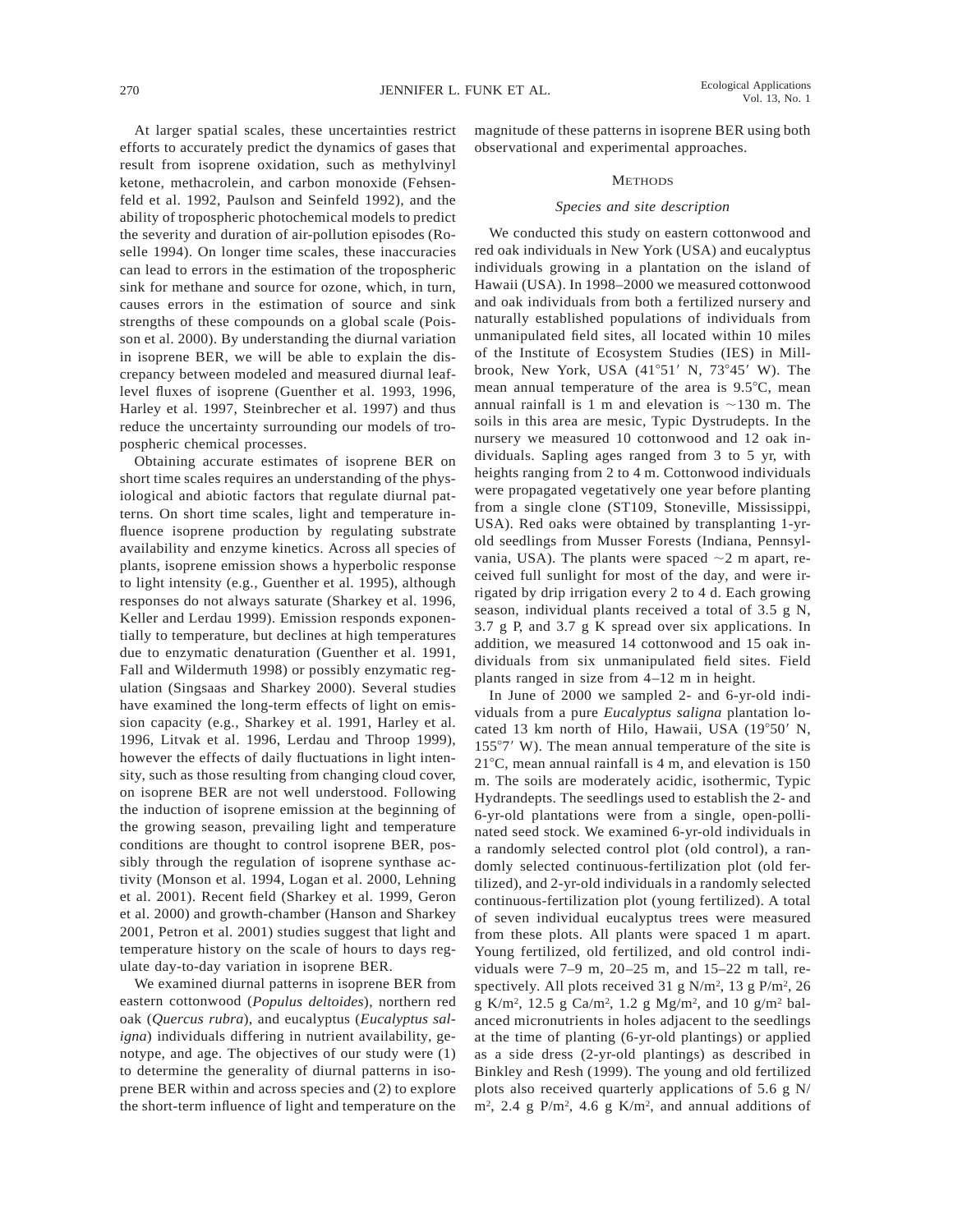12.5 g Ca/m<sup>2</sup>, 5.8 g S/m<sup>2</sup>, 2.3 g Mg/m<sup>2</sup>, and 10 g/m<sup>2</sup> micronutrients. The old and young fertilized plots were fertilized one month prior to taking measurements.

### *Experimental design*

To examine diurnal patterns in isoprene basal emission rate (BER), one leaf per tree was measured from 0800 to 1800 hours at 3–5 evenly spaced time points, depending on the number of individuals measured per day. We chose recently mature, fully expanded sun leaves for all measurements. Because of limited access to all cottonwood and oak field individuals, we selected leaves that were located on a branch near the ground rather than at the top of the canopy. Scaffold towers allowed access to upper-canopy leaves in the eucalyptus plots. For all comparisons, the leaves used for the diurnal measurements were clipped after the last measurement, transported to the laboratory in sealed polyethylene bags, refrigerated until leaf area determination, dried at  $60-70^{\circ}$ C for 48 h, and weighed for specific leaf area.

One-year-old ST109 *Populus deltoides* clones, raised in the IES nursery under the same irrigation and fertilization protocols described above for 3–5 yr old saplings, were subjected to two shading experiments. We conducted the experiments on different days within a two-week period. In both experiments, wooden-frame shade boxes covered with several layers of cloth were used to shade five saplings from dusk until measurements were completed the following day. Light levels were reduced to  $\leq$ 7% of ambient light in Experiment 1 and  $\leq$ 1% of ambient light in Experiment 2. Lightlevel and air-temperature measurements taken inside and outside of each box using a LI-250 light meter (LI-COR, Lincoln, Nebraska, USA) and thermocouple thermometers showed that the shade treatment did not influence air temperature (Expt. 1,  $P = 0.94$ ; Expt. 2,  $P$  $= 0.34$ .

### *Gas exchange*

Isoprene emission rate and photosynthetic rate were measured using an open system LI-6400 portable infrared gas analyzer (IRGA) with a temperature- and lightcontrolled cuvette (LI-COR) and a Photovac voyager gas chromatograph (GC) with a photoionization detector (Perkin-Elmer, Norwalk, Connecticut, USA). The CO<sub>2</sub> concentration of air entering the leaf cuvette was maintained at 400 ppm using a  $CO<sub>2</sub>$  cartridge injector system. Humidity was maintained between 40 and 80% by removing water vapor from the entering air stream. Flow rates through the cuvette and GC ballast line were held constant at  $250 \mu \text{mol/s}$ . Gas exchange of abaxial and adaxial leaf surfaces (total leaf area of 6 cm<sup>2</sup>) was measured by the cuvette.

The sample air was routed from the cuvette into a 1.75-L Teflon ballast line, which was flushed 6–10 times before measurement. Air was then drawn from this line into the 1-mL sample loop within the GC at

100 mL/min for 10 s. During the summers of 1998 and 1999 we used a SupelcoWax 10 wax phase capillary column (20-m length, 0.32-mm interior diameter, 1.0 mm film thickness [Sigma-Aldrich, Bellefonte, Pennsylvania, USA]), which was maintained at  $40^{\circ}$ C. In 2000, samples were injected onto a Quadrex 007-1 methyl silicone phase capillary column (15-m length, 0.32-mm interior diameter,  $12.0$ - $\mu$ m film thickness [Quadrex Corporation, Woodbridge, Connecticut, USA]), which was maintained at  $50^{\circ}$ C. In all years we used hydrocarbon-free air as a carrier gas. The detector output was linear across the range of isoprene concentrations used in this study, with an intercept through zero. The minimum detection was 3 ppb and detector reproducibility was within 10%. In New York, one- (1998, 1999) and two-point (2000) calibrations were made daily using dilutions from a 97.9 ppm mix of isoprene in air (Scott-Marrin, Irvine, California, USA). In Hawaii, single-point calibrations were made by vaporizing and diluting pure liquid isoprene (Sigma-Aldrich, Saint Louis, Missouri, USA).

All measurements were taken with cuvette light levels of 1000  $\mu$ mol·m<sup>-2</sup>·s<sup>-1</sup> using a variable-intensity red and blue light-emitting diode with peak irradiance at 665 and 470nm, respectively. When ambient conditions did not permit a constant leaf temperature of  $30^{\circ}$ C, measured rates were standardized to  $30^{\circ}$ C using the algorithm developed by Guenther et al. (1993). We tested these temperature-correction equations by generating temperature curves on several red oak field individuals. During this test, both isoprene emission and photosynthetic rate were monitored at a constant light level of 1000  $\mu$ mol·m<sup>-2</sup>·s<sup>-1</sup> while leaf temperature levels were varied from 20° to 34°C. The actual and predicted values were similar in this temperature range. Photosynthetic rates did not vary substantially between  $26^{\circ}$  and  $32^{\circ}$ C, therefore we did not temperature correct any photosynthetic data presented in this study.

#### *Meteorological data*

Ambient light and temperature data during the study period were obtained from a nearby weather station in an open field at IES (IES Environmental Monitoring Program)<sup>7</sup> and from a weather station located in an open field  $\sim$ 100 m from the Hawaiian eucalyptus plantations. For IES comparisons, the mean hourly air temperature (in degrees Celsius) and instantaneous global photosynthetically active radiation (PAR, in micromoles per square meter per second) were collected using a HMP45C temperature probe (Campbell Scientific, Logan, Utah, USA) and LI-190SB light meter (LI-COR). For the Hawaii comparisons, instantaneous measures of air temperature and PAR were collected every 15 s by a CS500 air temperature/relative humidity probe (Campbell Scientific) and an LI-190SB quantum sensor (LI-COR), and stored on CR10X data logger.

<sup>7</sup> URL:  $\langle \text{http://www.ecostudies.org/research} \rangle$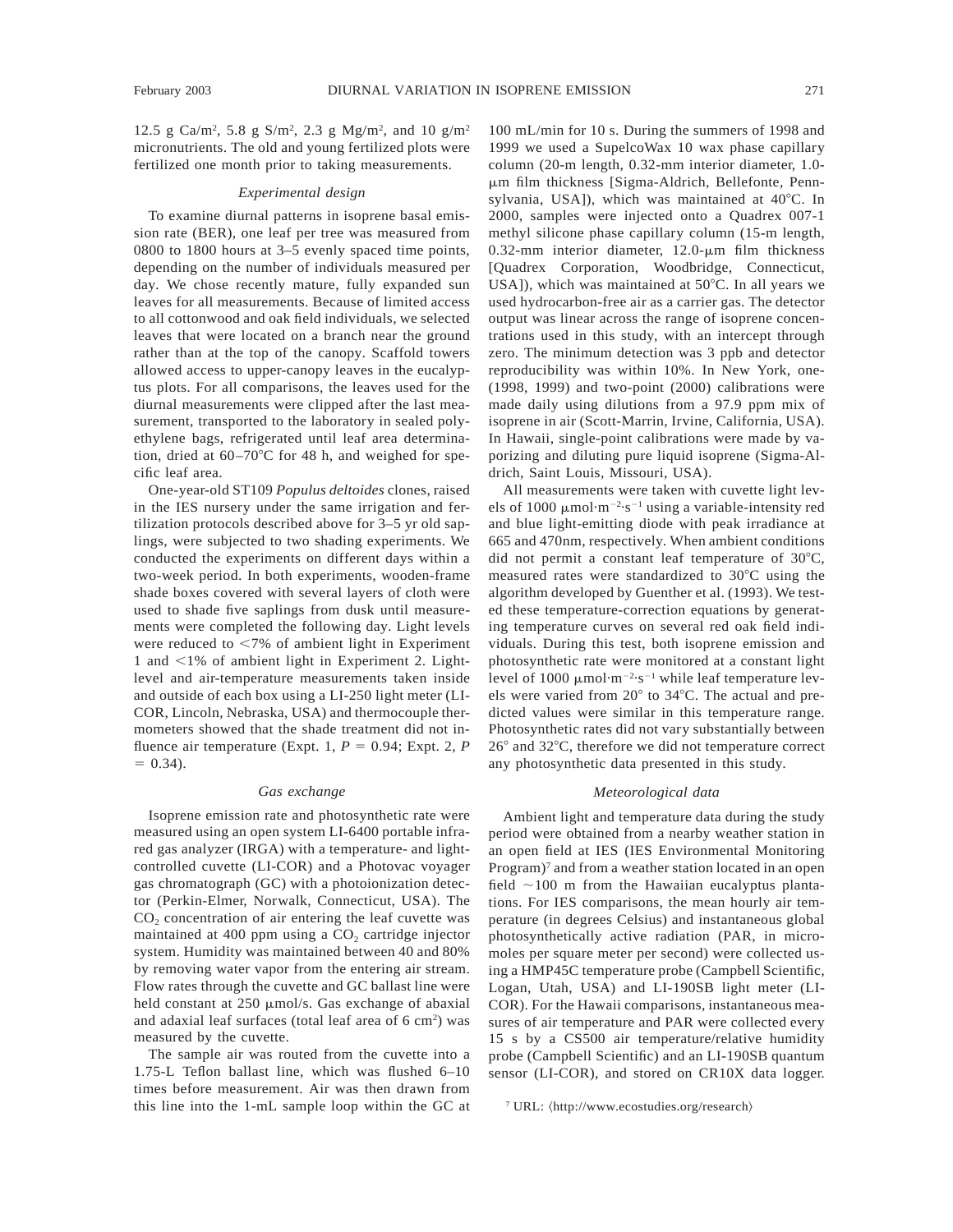The instantaneous measures were used to calculate hourly air temperature means and total hourly PAR (in millimoles per square meter per hour).

#### *Statistical analysis*

Repeated diurnal measurements on single leaves were analyzed by multivariate repeated-measures analysis of variance (MANOVAR) using SAS procedure GLM (SAS Institute 1996). Three measurement points during the day (T1: 0800–1000 hours, T2: 1100–1300 hours, T3: 1500–1700 hours) were used as the dependent variables. Diurnal patterns of isoprene BER and photosynthesis were assessed using time as the withinsubject factor (repeated measure). Differences between field and nursery sites (cottonwood and oak) were expressed as time  $\times$  site interactions. A Box *M* test, performed in Statistica (Statsoft, Tulsa, Oklahoma, USA), was used to test for homogeneity of variances and covariances (data not shown). Univariate tests of normality, used to approximate multivariate normality (Manly 1994), were conducted on data within each sampling time using the Shapiro-Wilk (*W*) statistic (SAS procedure UNIVARIATE [SAS Institute 1996]). Profile transformations (contrasts) of the data were generated (SAS procedure GLM [SAS Institute 1996]) to indicate which time interval was the most important in determining diurnal patterns.

Linear regression was used to assess the influence of light and temperature history on isoprene emission in cottonwood and oak. Light and temperature variables (see *Meteorological data,* above) were averaged at 1, 2, 3, 4, 8, 12, 18, 24-, and 48-h time intervals. Previous work on field oak has shown that temperature and light influence isoprene BER on these short time scales (Sharkey et al. 1999, Geron et al. 2000). To avoid pseudoreplication arising from multiple measurements of the same individuals over the 48-h period, one randomly selected measure of isoprene BER per individual was used in the analysis ( $n = 32$  cottonwoods;  $n = 25$ oaks). A stepwise selection approach (RSQUARE method, SAS procedure REG [SAS Institute 1996]) was used to find the best combination of light and temperature variables. All other linear regressions were performed in Statistica. One-way analysis of variance was used to compare the maximum relative change in isoprene emission and photosynthesis rate between species. Planned post hoc comparisons were analyzed by a least-significant-difference approach (Statistica). In the shade experiments *t* tests were performed using SPSS (1997).

#### RESULTS

#### *Diurnal patterns*

Diurnal patterns of the basal emission rate (BER) of isoprene varied among the three species examined (*F*  $= 17.15$ ,  $P < 0.01$ ). Isoprene BER in cottonwood and oak were 36% and 9% higher, respectively, in the late



FIG. 1. Diurnal variation in (A) basal emission rate (BER) of isoprene and (B) photosynthetic rate for nursery cottonwood (open circles,  $n = 10$  individuals), field cottonwood (solid circles,  $n = 14$  individuals), nursery oak (open triangles,  $n = 12$  individuals), field oak (solid triangles,  $n = 15$ individuals) and eucalyptus (solid squares,  $n = 7$  individuals). Data points are means  $\pm$  1 sE. The time scale is based on a 24-h day.

afternoon (T3) compared to rates measured that morning (T1) (Fig. 1A, Table 1). Most of this diurnal increase occurred between T1 and noon (T2) (Table 2). While the isoprene emission of cottonwood continued to increase after T2, emissions in oak declined between T2 and T3. Therefore, we define the maximum relative change in isoprene BER as the difference in flux rate between T1 and the larger of T2 or T3. The maximum increase in isoprene BER was 45% in cottonwood and 25% in oak. Eucalyptus showed no diurnal variation in isoprene BER  $(F = 1.34, P = 0.38)$ . It is important to note that a diurnal change is always relative to the morning flux measurement.

All species showed net declines in photosynthetic rate over the 8- to 10-h diurnal measurement period (Fig. 1B, Table 1). From T1 to T3, photosynthetic rate declined by 36% in cottonwood, 21% in oak, and 12% in eucalyptus. The declines for cottonwood and oak were strongest in the morning interval, while eucalyptus showed stronger declines in the afternoon (Table 2). For all species, declines in photosynthetic rate were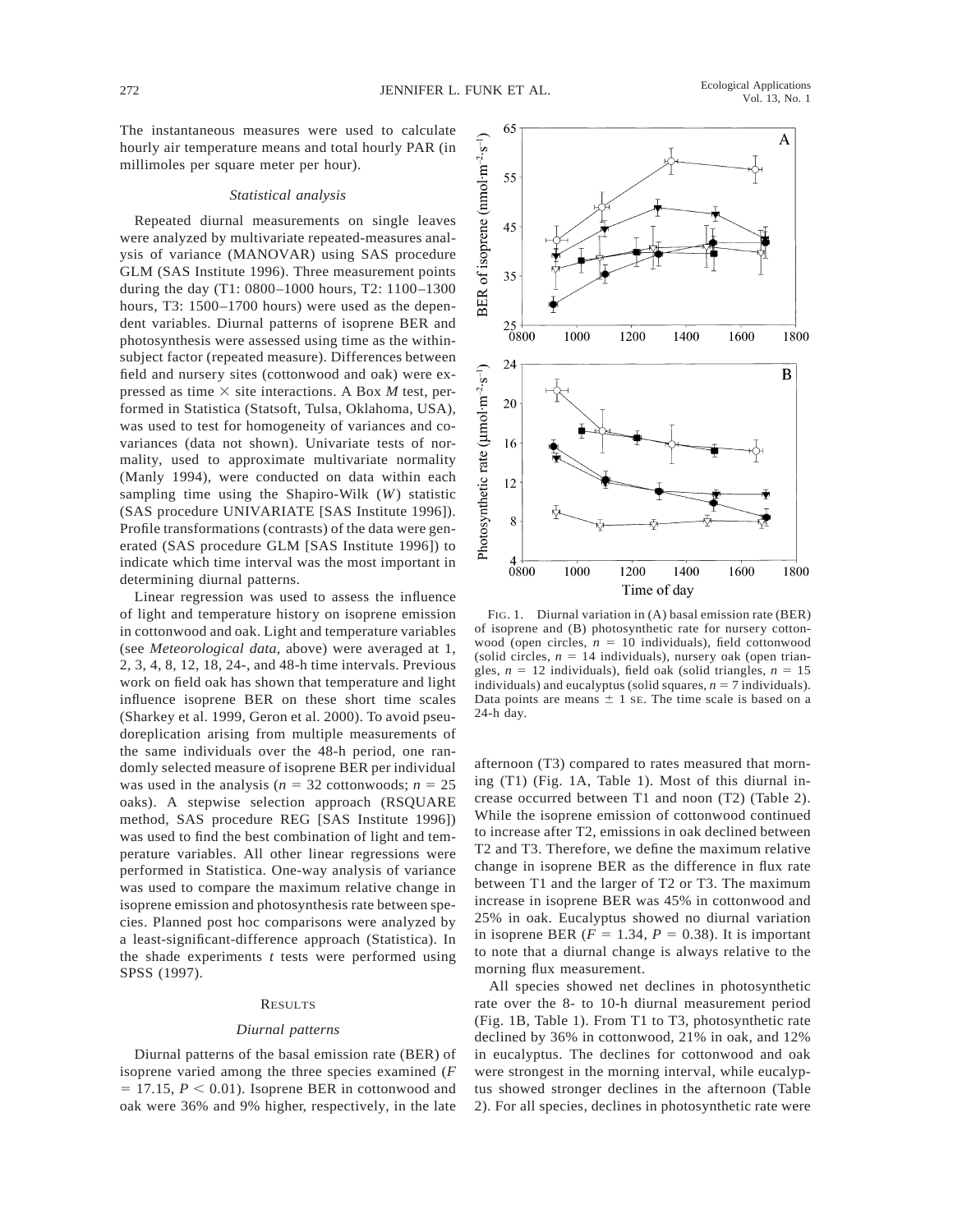TABLE 1. Results of multivariate repeated-measures analysis for maximum diurnal (A) increases in basal emission rate of isoprene and (B) decreases in photosynthetic rate, in cottonwood ( $n = 23$ ), red oak ( $n = 27$ ), and eucalyptus ( $n = 7$ ) individuals (Time).

| Species           | Source of<br>variation <sup>†</sup> | df             | Pillai's<br>trace | $\boldsymbol{F}$ | $\boldsymbol{P}$ |
|-------------------|-------------------------------------|----------------|-------------------|------------------|------------------|
| A) Isoprene       |                                     |                |                   |                  |                  |
| Cottonwood        | Time<br>Time $\times$ Site          | 2. 21<br>2, 21 | 0.8413<br>0.0068  | 55.66<br>0.07    | < 0.01<br>0.93   |
| Oak               | Time<br>Time $\times$ Site          | 2, 24<br>2.24  | 0.7714<br>0.4050  | 40.49<br>8.17    | < 0.01<br>< 0.01 |
| Eucalyptus        | Time                                | 2, 3           | 0.4726            | 1.34             | 0.38             |
| B) Photosynthesis |                                     |                |                   |                  |                  |
| Cottonwood        | Time<br>Time $\times$ Site          | 2, 21<br>2, 21 | 0.8561<br>0.2481  | 62.46<br>3.46    | < 0.01<br>0.05   |
| Oak               | Time<br>Time $\times$ Site          | 2, 24<br>2, 24 | 0.7315<br>0.4472  | 32.69<br>9.71    | < 0.01<br>< 0.01 |
| Eucalyptus        | Time                                | 2, 3           | 0.9495            | 28.23            | 0.01             |

† The within-subject interaction of Time and Site refers to differences in diurnal pattern between field and nursery sites for cottonwood and oak.

matched by declines in stomatal conductance (cottonwood  $F = 32.39$ ,  $P < 0.01$ ; oak  $F = 15.11$ ,  $P < 0.01$ , eucalyptus  $F = 7.42$ ,  $P = 0.07$ ). The maximum relative decrease in photosynthesis, defined as the difference in photosynthesis rate between T1 and the smaller of T2 and T3, was 39% in cottonwood, 26% in oak, and 12% in eucalyptus.

For cottonwood and oak, intraspecific diurnal patterns of isoprene BER (cottonwood  $F = 2.17$ ,  $P = 0.11$ ; oak  $F = 1.01$ ,  $P = 0.42$ ) and photosynthesis (cottonwood  $F = 1.71$ ,  $P = 0.18$ ; oak  $F = 1.77$ ,  $P = 0.17$ ) were similar across the three field sites, so data from the field sites were pooled for comparison with the nursery group. Within a species, diurnal patterns of isoprene BER and photosynthesis were more pronounced for field than for nursery individuals (Table 1, Fig. 1). While both the nursery and field cottonwoods showed a similar maximum relative increase in isoprene BER (42% and 48%, respectively), photosynthetic rates declined more steeply in the field individuals (47% vs. 28%,  $F = 3.46$ ,  $P = 0.05$ ). Field oaks showed a larger maximum increase in isoprene emission (30% vs. 18%,  $F = 8.17$ ,  $P < 0.01$ ) and a larger decline in photosynthesis (30% vs. 21%,  $F = 9.71$ , *P*  $< 0.01$ ) than nursery oaks.

The magnitude of maximum increase in isoprene BER was positively correlated with the magnitude of maximum decrease in photosynthesis within an individual over the course of a day  $(n = 57 \text{ cottonwood})$ , oak, and eucalyptus individuals,  $r^2 = 0.22$ ,  $P < 0.01$ ). Combining data from individual plants, species with large diurnal patterns of isoprene BER also showed large diurnal decreases in photosynthesis (Fig. 2). The relative diurnal change of both isoprene emission and photosynthetic rate was highest in cottonwood, while only the diurnal change in photosynthetic rate was significant in eucalyptus ( $F = 28.23$ ,  $P = 0.01$ ). The relationship between the maximum relative change in isoprene BER and the maximum relative change in photosynthesis was not significant within species (cottonwood  $r^2 = 0.05$ ,  $P = 0.30$ ; oak  $r^2 = 0.00$ ,  $P = 0.80$ ; eucalyptus  $r^2 = 0.06$ ,  $P = 0.59$ ), possibly due to the restricted range of isoprene emission and photosynthesis within species resulting from small sample sizes. In contrast to this diurnal pattern, isoprene BER and photosynthetic rate were positively correlated across species and sites ( $r^2 = 0.11$ ,  $P = 0.01$ ).

#### *Temporal variation*

Oak and cottonwood individuals measured repeatedly over three days within a 3-wk period showed con-

TABLE 2. Profile contrasts of (A) basal emission rate of isoprene and (B) photosynthetic rate for cottonwood ( $n =$ 23), red oak ( $n = 27$ ), and eucalyptus ( $n = 7$ ).

| Source of<br>variation | df | <b>MS</b> | F      | $\boldsymbol{P}$ | Change<br>(% ) |  |  |
|------------------------|----|-----------|--------|------------------|----------------|--|--|
| A) Isoprene            |    |           |        |                  |                |  |  |
| Contrast T2-T1         |    |           |        |                  |                |  |  |
| Cottonwood             | 1  | 2627.57   | 106.89 | < 0.01           | 30.1           |  |  |
| Oak                    | 1  | 1297.82   | 79.53  | < 0.01           | 18.9           |  |  |
| Eucalyptus             | 1  | 21.25     | 3.51   | 0.13             | 0.0            |  |  |
| Contrast T3-T2         |    |           |        |                  |                |  |  |
| Cottonwood             | 1  | 107.56    | 3.67   | 0.07             | 4.6            |  |  |
| Oak                    | 1  | 334.41    | 12.91  | < 0.01           | $-8.4$         |  |  |
| Eucalyptus             | 1  | 0.73      | 0.06   | 0.82             | 0.0            |  |  |
| B) Photosynthesis      |    |           |        |                  |                |  |  |
| Contrast T2-T1         |    |           |        |                  |                |  |  |
| Cottonwood             | 1  | 438.59    | 55.79  | < 0.01           | $-25.3$        |  |  |
| Oak                    | 1  | 145.20    | 52.23  | < 0.01           | $-20.0$        |  |  |
| Eucalyptus             | 1  | 3.67      | 12.10  | 0.02             | $-4.2$         |  |  |
| Contrast T3-T2         |    |           |        |                  |                |  |  |
| Cottonwood             | 1  | 66.13     | 11.49  | < 0.01           | $-13.8$        |  |  |
| Oak                    | 1  | 0.11      | 0.06   | 0.81             | 0.0            |  |  |
| Eucalyptus             | 1  | 10.80     | 26.05  | < 0.01           | $-7.9$         |  |  |

*Notes:* All sites were pooled within species for analysis. T1 ("morning") =  $0800-1100$  hours, T2 ("noon") =  $1100-$ 1300 hours, and T3 ("late afternoon") =  $1500-1700$  hours.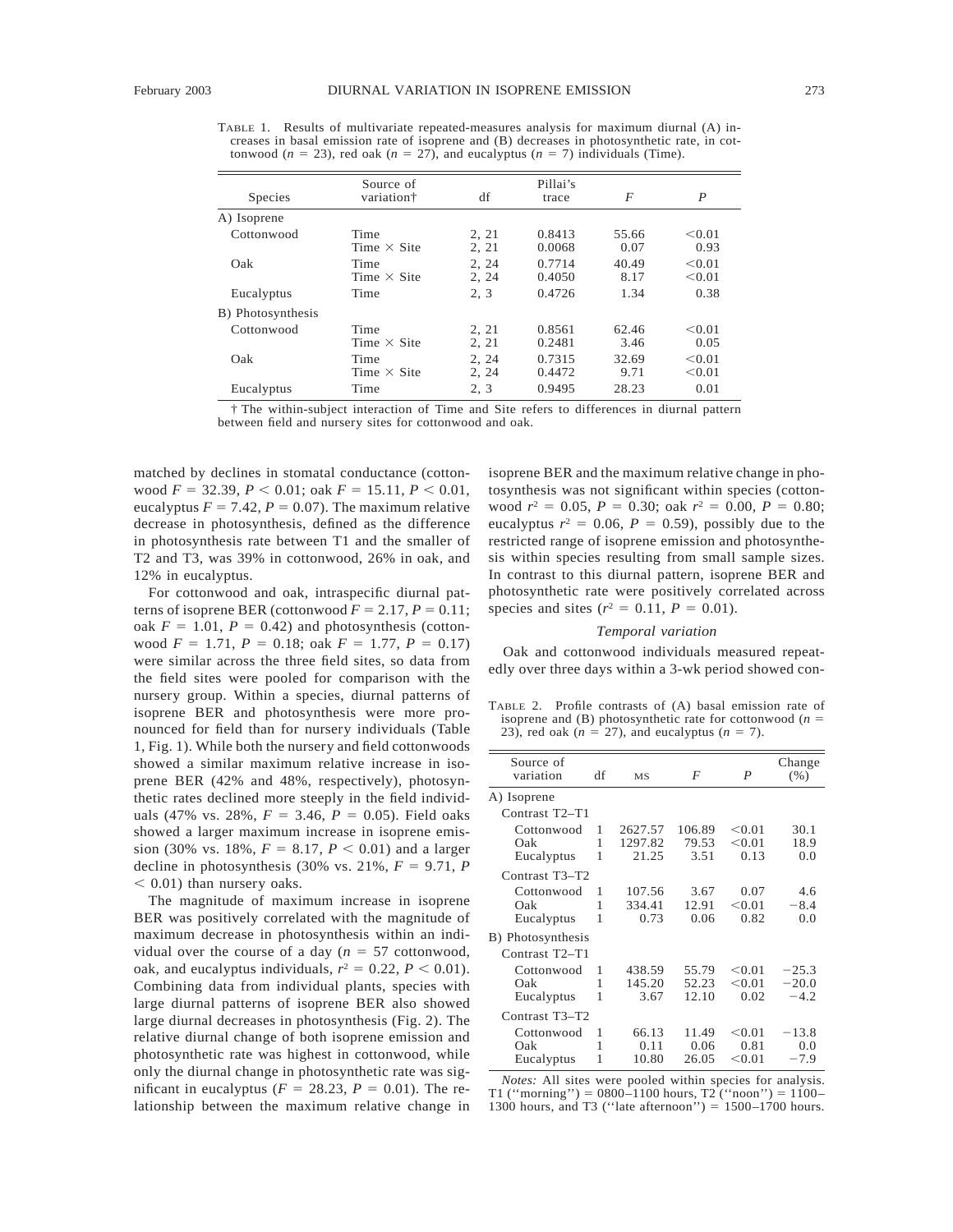

FIG. 2. The maximum relative diurnal change in basal emission rate of isoprene and photosynthesis for eastern cottonwood, red oak, and eucalyptus. All sites were pooled within species for analysis. Bars are means and 1 SE for 23 cottonwood, 27 oak, and 7 eucalyptus individuals. For a given variable, species means with the same lowercase letter are not significantly different from each other at  $P < 0.05$ . Diurnal patterns of isoprene emission were not significantly different from zero in eucalyptus.

siderable daily variation in isoprene BER (Table 3). Despite differences in flux rate, maximum daily increases in isoprene BER were similar across days in oak individuals. In contrast, the magnitude of diurnal increase varied among days in cottonwood (maximum relative increase in isoprene BER for Day 1: 19.25  $\pm$ 4.68%, Day 2: 23.99  $\pm$  8.41%, Day 3: 117.43  $\pm$ 11.89% [mean  $\pm$  1 se]).

#### *Light and temperature*

Overall, both average and cumulative measures of light and temperature were poor predictors of isoprene BER over a 48-h period. The average temperature 12 h prior to measurement was found to be the best predictor variable for isoprene BER in cottonwood  $(r^2 =$ 0.34,  $P < 0.01$ ), although it explained a low percentage of the variance (Fig. 3). Temperature and light history explained little of the variation in isoprene emission for oak individuals ( $r^2$  < 0.10 for all combinations). Including interactions terms between temperature and light did not improve the regression analysis for either species (data not shown). Cumulative temperature and light data integrated over 1–48 h prior to measurement were similarly poor predictors for both cottonwood (*r*<sup>2</sup>  $<$  0.34 for all combinations) and oak ( $r^2$   $<$  0.10 for all combinations).

Shading reduced isoprene BER in cottonwood saplings in Experiment 1 only (Table 4, Fig. 4). In both experiments, diurnal increases in emission were present in both shaded and unshaded individuals (Fig. 4A). The

TABLE 3. Results of multivariate repeated-measures analysis for maximum diurnal increases in the basal emission rate of isoprene in five oak and five cottonwood individuals over three days.

| Source of<br>variation | df    | MS     | Pillai's<br>trace | $\overline{F}$ | P      |  |
|------------------------|-------|--------|-------------------|----------------|--------|--|
| A) Cottonwood          |       |        |                   |                |        |  |
| Between subjects       |       |        |                   |                |        |  |
| Day                    | 2     | 197.29 |                   | 6.16           | 0.01   |  |
| Error                  | 12    | 32.03  |                   |                |        |  |
| Within subjects        |       |        |                   |                |        |  |
| Time                   | 2, 11 |        | 0.8914 45.13      |                | < 0.01 |  |
| Time $\times$ Day      | 2, 11 |        | 0.9138            | 5.05           | < 0.01 |  |
| B) Red Oak             |       |        |                   |                |        |  |
| Between subjects       |       |        |                   |                |        |  |
| Day                    | 2     | 531.95 |                   | 5.83           | 0.02   |  |
| Error                  | 12    |        |                   |                |        |  |
| Within subjects        |       |        |                   |                |        |  |
| Time                   | 2, 11 |        | 0.7737            | 18.80          | < 0.01 |  |
| Time $\times$ Day      | 2, 11 |        | 0.1509            | 0.49           | 0.74   |  |

magnitude of maximum relative increase of isoprene BER was similar for all groups (30–60%) except unshaded plants in Experiment 2, for which emission increased more dramatically than the other groups (116%). This difference accounted for the significant time  $\times$  treatment interaction term in Expt. 2. Photosynthetic rates were lower in shaded plants in Expt. 2 only (Table 5, Fig. 4B). In Expt. 1, both unshaded and shaded plants showed similar maximum relative decreases in photosynthesis (20–30%). In Expt. 2, photosynthesis rates declined sharply in shaded plants (66%) relative to unshaded plants, which showed no net change.



FIG. 3. Correlation coefficients for basal emission rate of isoprene vs. average ambient temperature (cottonwood, solid circles; oak, solid triangles) and light (cottonwood, open circles; oak, open triangles). Temperature and light variables were averaged at various time intervals between 1 and 48 h prior to measurement. One measure of isoprene basal emission rate from 32 cottonwood and 25 oak individuals was included in the analysis. All  $r^2 > 0.016$  are significant at *P*  $< 0.05.$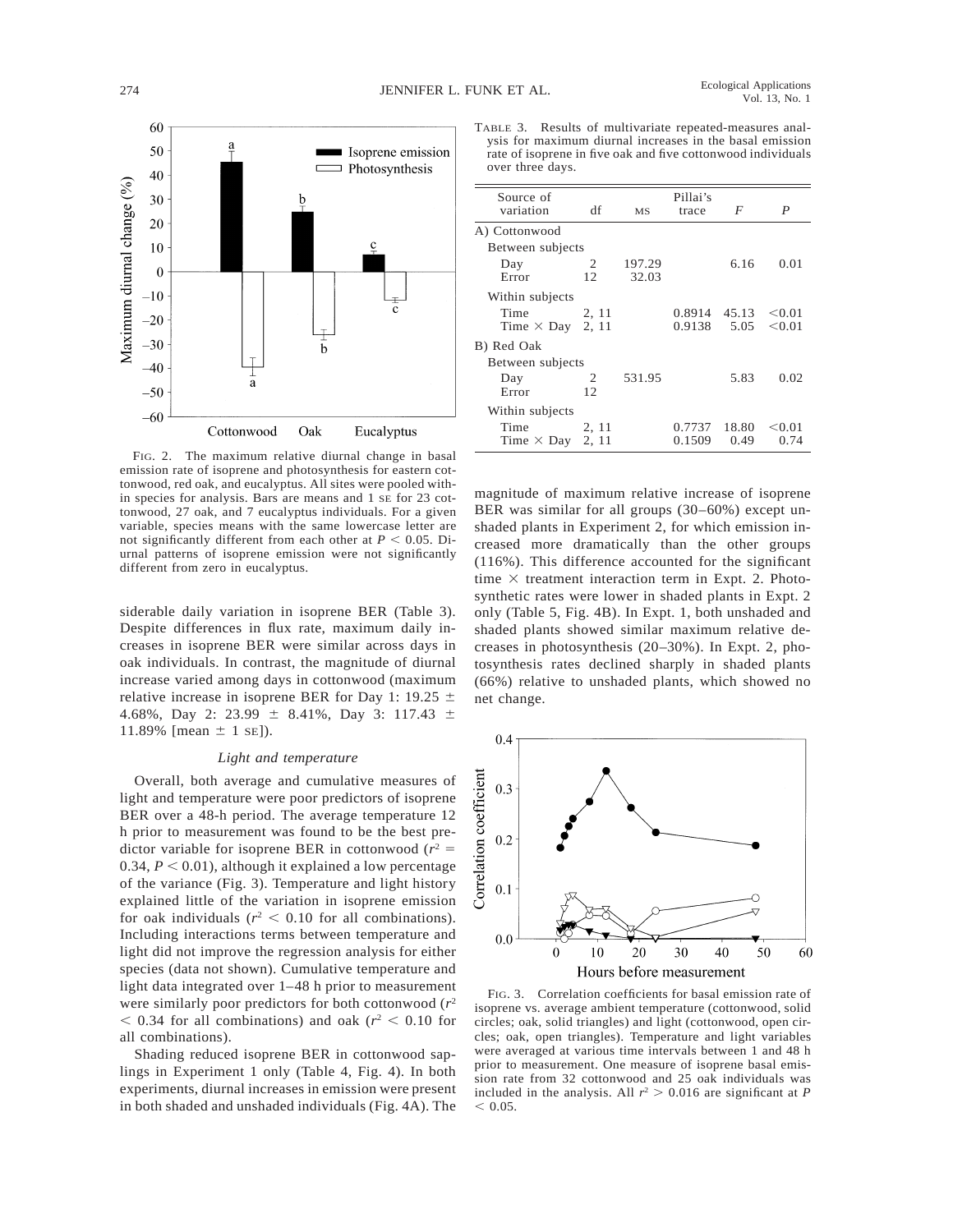TABLE 4. Results of multivariate repeated-measures analysis for maximum diurnal increases in the basal emission rate of isoprene from shaded and unshaded cottonwood individuals ( $n = 5$  trees per treatment for each experiment).

| Source of<br>variation | df   | <b>MS</b> | Pillai's<br>trace | F     | P      |
|------------------------|------|-----------|-------------------|-------|--------|
| A) Experiment 1        |      |           |                   |       |        |
| Between subjects       |      |           |                   |       |        |
| Shade                  | 1    | 218.27    |                   | 6.91  | 0.03   |
| Error                  | 8    | 31.59     |                   |       |        |
| Within subjects        |      |           |                   |       |        |
| Time                   | 2, 7 |           | 0.9456            | 60.78 | < 0.01 |
| Time $\times$ Shade    | 2, 7 |           | 0.1593            | 0.66  | 0.54   |
| B) Experiment 2        |      |           |                   |       |        |
| Between subjects       |      |           |                   |       |        |
| Shade                  | 1    | 413.44    |                   | 4.18  | 0.08   |
| Error                  | 8    | 98.92     |                   |       |        |
| Within subjects        |      |           |                   |       |        |
| Time                   | 2, 7 |           | 0.9540            | 72.52 | < 0.01 |
| Time $\times$ Shade    | 2, 7 |           | 0.7809            | 12.47 | < 0.01 |

#### **DISCUSSION**

#### *Generality of diurnal patterns*

Our results indicate that diurnal patterns of isoprene basal emission rate (BER) can vary substantially among species; BER of oak and cottonwood were strongly diurnal while eucalyptus showed no diurnal pattern. In accordance with projections based on *Quercus* species (Sharkey et al. 1999, Geron et al. 2000), we found the maximum relative diurnal increase to be very large in *Q. rubra* and *Populus deltoides*, exceeding 100% in 1-yr-old *P. deltoides* saplings. This magnitude is greater than or comparable to documented long-term environmental influences on isoprene BER. For example, although several studies have shown no effect of water stress on isoprene BER (e.g., Guenther et al. 1999), others have documented up to 50% declines in live oak (Tingey et al. 1981) and velvet bean (Lerdau et al. 1997) and 2- to 3-fold increases following water stress in kudzu (Sharkey and Loreto 1993). Isoprene emission doubled in response to N enrichment and long-term manipulations of light environment in velvet bean (Harley et al. 1994) and potted aspen and white oak (Litvak et al. 1996). Similarly, leaf burning or wounding can result in 30 to 40% reductions in isoprene BER (Loreto and Sharkey 1993, Funk et al. 1999).

Within cottonwood and oak, diurnal patterns of isoprene BER varied both spatially and temporally. Differences between nursery and field sites may have been influenced by variation in plant age, genotype, or environmental characteristics of the sites. While the effects of N and water availability have been explored, the effects of plant age and genotype on absolute rates of isoprene emission are not well understood (Street et al. 1997, Isebrands et al. 1999). Day-to-day variation in the magnitude of diurnal increase was observed in



FIG. 4. Diurnal variation in (A) basal emission rate (BER) of isoprene and (B) photosynthetic rate for 1-yr-old nursery cottonwood individuals in two shading experiments. In Experiment 1, shaded individuals (solid circles) received  $\langle 7\%$ of ambient light, and unshaded individuals (open circles) received full sunlight. In Experiment 2, shaded individuals (solid triangles) received  $\leq$ 1% of ambient light, and unshaded individuals (open triangles) received full sunlight. Data points are means  $\pm$  1 se for five individuals. The time scale is based on a 24-h day.

TABLE 5. Multivariate repeated-measures analysis for maximum diurnal decreases in photosynthetic rate from shaded and unshaded cottonwood individuals ( $n = 5$  per treatment for each experiment).

| df   | <b>MS</b> | Pillai's<br>trace | F      | P      |
|------|-----------|-------------------|--------|--------|
|      |           |                   |        |        |
|      |           |                   |        |        |
| 1    | 75.30     |                   | 3.79   | 0.09   |
| 8    | 19.88     |                   |        |        |
|      |           |                   |        |        |
| 2, 7 |           | 0.8737            | 24.20  | < 0.01 |
| 2, 7 |           | 0.2628            | 1.25   | 0.34   |
|      |           |                   |        |        |
|      |           |                   |        |        |
| 1    |           |                   | 37.40  | < 0.01 |
| 8    | 15.76     |                   |        |        |
|      |           |                   |        |        |
| 2, 7 |           | 0.9676            | 104.65 | < 0.01 |
| 2, 7 |           | 0.9345            | 49.97  | < 0.01 |
|      |           | 589.28            |        |        |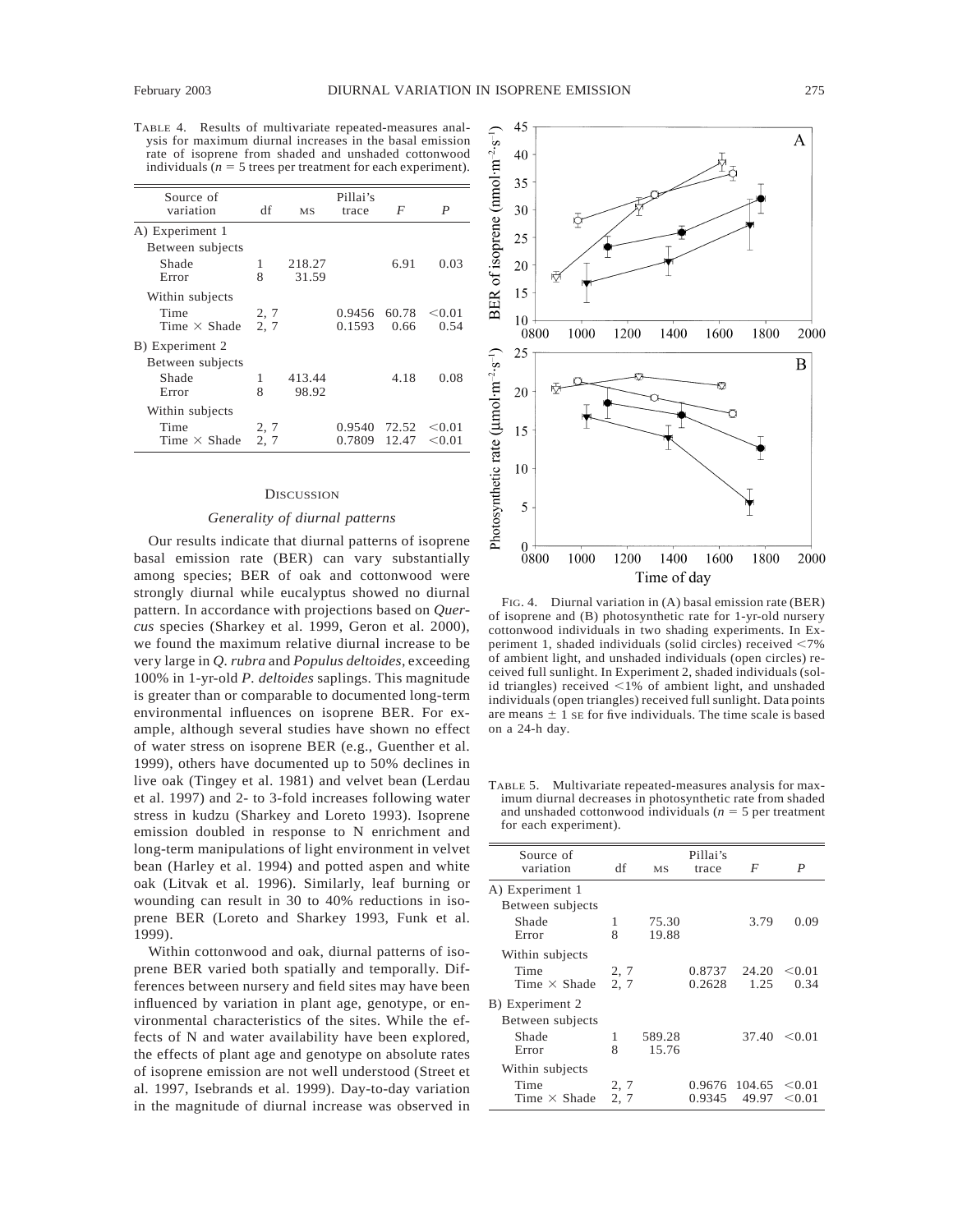cottonwood but not oak. The increased capacity for diurnal fluctuations of both isoprene BER and photosynthesis rate in cottonwood may reflect physiological differences between the two species, such as diurnal patterns of carbohydrate synthesis and export (e.g., Dickson 1991, Wullschleger et al. 1992, Tognetti et al. 1998). However, the cottonwoods and oaks were measured on different days and so it is possible that variability in daily patterns of ambient light and temperature led to differences in diurnal isoprene patterns.

## *Effect of light and temperature*

In the past few years, several studies have explored the potential regulation of isoprene BER by hourly and daily changes in light and temperature. Field studies have found temperature and light conditions over 6– 48 h to explain diurnal and day-to-day variation in isoprene BER in oak species (Sharkey et al. 1999, Geron et al. 2000). In concordance with these field observations, studies using growth chambers to manipulate light and temperature found these variables to explain patterns in isoprene BER. Petron et al. (2001) found that isoprene BER responded to both hourly changes in temperature and the average temperature of the previous 15 d. Hanson and Sharkey (2001) found isoprene BER to acclimate quickly (hours) to changes in growth temperature, while responding on both short (minutes to hours) and long (4–6 d) time scales to changes in light environment. However, our examination of cottonwood and oak individuals suggests that short-term light and temperature variables (1–48 h) are inadequate as predictors of diurnal patterns of isoprene BER. This discrepancy may result from differences in experimental design. For example, Geron et al. (2000) used data collected from one individual plant over 100 d. While this approach eliminates sources of inter-individual variation, which can be great even within a genotype (this study), the nonindependence of data points is expected to inflate regression coefficients.

Although short-term light and temperature history did not correlate with patterns of isoprene BER within cottonwood and oak, a comparison of light and temperature patterns across forest types suggested they may be important. While day-to-day fluctuations of light intensity were similar at the Hawaii and New York sites, patterns of average daily temperature were very different between sites. In Hawaii, the average daily temperature for adjacent days differed by no greater than  $0.2^{\circ}$ C per day while average daily temperature could differ by  $>5^{\circ}$ C between adjacent days in New York. The temperature range within a day was often close to  $20^{\circ}$ C in New York compared to  $6^{\circ}$ C in Hawaii. Our limited data set concurs with the idea that large fluctuations in daily light and temperature patterns could result in large diurnal patterns of isoprene BER, as observed in our New York individuals, and may also explain day-to-day variation in isoprene BER. This suggests that short-term variation in isoprene BER may be ignored when constructing inventories of isoprene for tropical regions, characterized by low daily and day-to-day variation in temperature. The contrast between diurnal patterns of isoprene emission in tropical eucalyptus and temperate oak and cottonwood has important consequences for global and regional models of isoprene emission and emphasizes the need to examine the generality of our findings.

Basal emission rates of isoprene can be reduced in response to short-term shading (Lehning et al. 1999, this study), but the effects of shading on diurnal patterns of isoprene BER remain unclear. While the majority of isoprene emitted from a canopy originates in the top, sunlit layers (Harley et al. 1996), differential effects of shading on diurnal patterns of isoprene BER with canopy depth could have implications for modeling canopy fluxes. As isoprene emission responds differently to varying light and temperature, understanding the influence of shade on short-term patterns of isoprene BER requires separating the effects of light intensity from leaf temperature (Harley et al. 1996, Singsaas et al. 1999). Although there were no differences in ambient air temperature inside and outside the shade boxes, leaf temperature was not measured and may have interacted with light intensity in influencing diurnal patterns.

#### *Implications for modeling*

Diurnal changes in isoprene BER are large enough to merit consideration in hourly emission calculations, estimations of isoprene emission from forest ecosystems, and modeled predictions of the impact of isoprene on atmospheric chemistry and air quality. From our present study, it appears that differences in the magnitude of diurnality among genera are comparable to differences in absolute isoprene BER among genera (e.g., Kesselmeier and Staudt 1999). Thus, incorporating diurnal patterns of isoprene BER into leaf-level models may be species specific, as are absolute rates of BER (e.g., Guenther et al. 1996). The large diurnal changes in isoprene BER and the variability in those changes across days within and between taxa native to mid-latitude regions suggest that it is particularly important to incorporate diurnal effects in emission estimates from these regions. In addition, different degrees of diurnality in sun vs. shade leaves suggest that these fractions should be isolated in models and may also show interspecific patterns.

In its original form, the leaf-level model of Guenther et al. (1995) assumed a static isoprene BER. As more research has demonstrated the dynamic nature of isoprene BER, this algorithm has been modified to better approximate measured fluxes. For example, to reduce variability between modeled and measured seasonal patterns of isoprene BER, Guenther (1997) added a sine function and Schnitzler et al. (1997) added a new term describing the seasonality of isoprene synthase activity. Petron et al. (2001) modified the temperature correction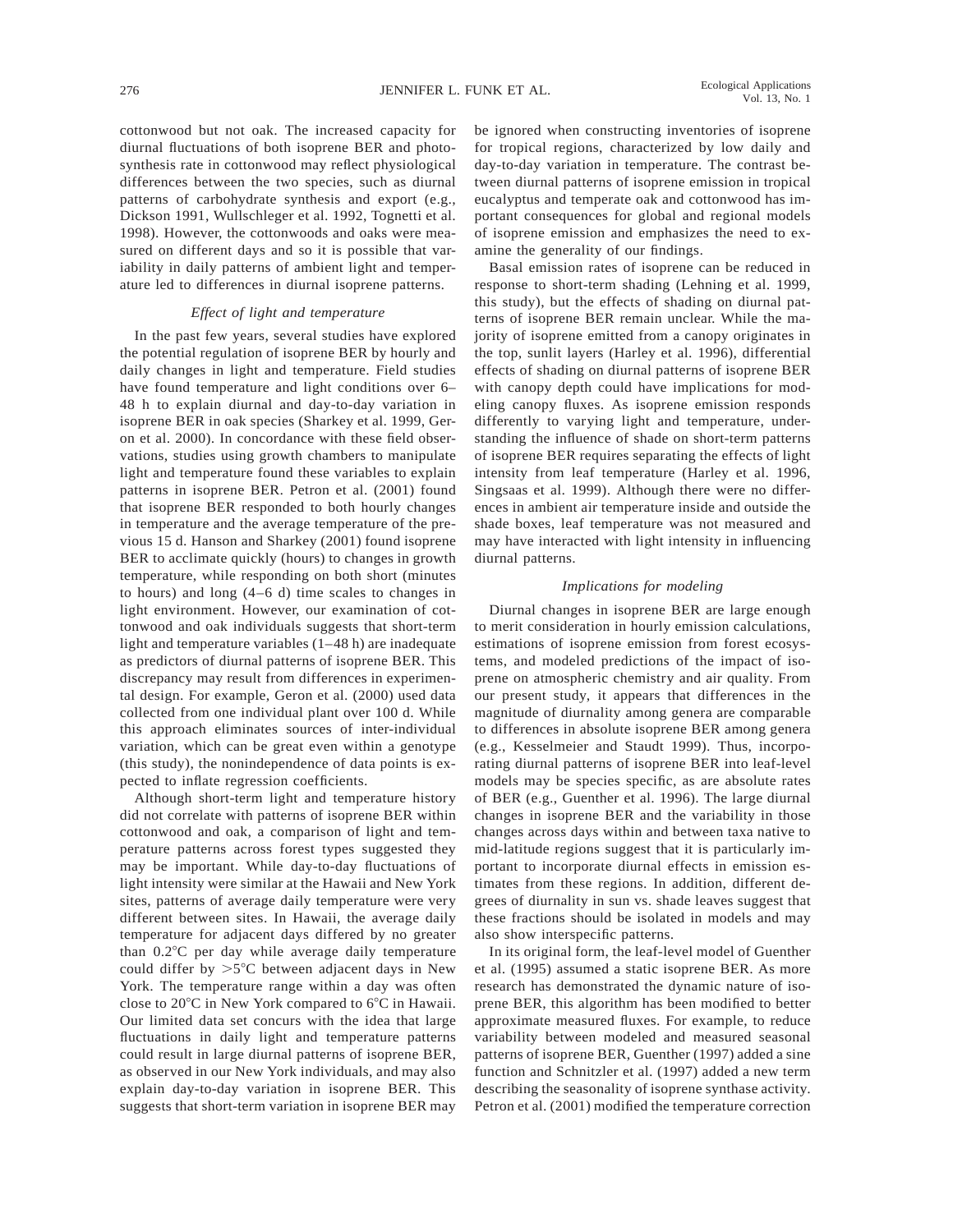term in the Guenther model to reflect the dependence of isoprene BER on both hourly temperature and temperature over the previous 15 d. Given the variable and conflicting results from studies examining light and temperature effects on patterns of isoprene BER (Sharkey et al. 1999, Geron et al. 2000, Hanson and Sharkey 2001, Petron et al. 2001, this study), we suggest that incorporating diurnality of isoprene BER into a leaflevel model requires a better understanding of the mechanisms underlying this phenomenon. The marked relationship we find between the maximum relative change in isoprene emission and in photosynthesis suggests that diurnality in isoprene BER is linked to photosynthetic processes. Specifically, the relationship between isoprene BER and light and temperature may result from changes in enzyme activity, substrate availability, or photosynthetic electron transport, mediated by light and temperature. However, Lehning et al. (1999) found no diurnal change in enzyme activity. Altering current leaf-level models without considering these regulatory mechanisms may limit the utility of the models to the species or environmental conditions used to create the model. Further investigation of the factors underlying diurnal changes in isoprene BER may also lend insight into the functional basis of isoprene emission.

#### **ACKNOWLEDGMENTS**

The authors thank D. O'dell, T. Schubert, H. Throop, D. Bulkeley, S. White, D. White, and I. Døckersmith for technical assistance. This work was supported by NSF (DEB-9652658) and NASA (NAG 5-6223) Interagency Terrestrial Ecology and Global Change Initiatives: NSF/DOE/NASA/ USDA Joint Program on Terrestrial Ecology (C. J. Baker, H. M. Fuller, J. L. Funk, C. G. Jones, and M. T. Lerdau), NSF DEB93-06356 (C. P. Giardina), NSF and EPA pre-doctoral fellowships to J. L. Funk, REU Supplement (to DEB-9652658) and NSF-REU Site Grants (BIR-9322283, DBI-9605098, DBI-9988029) (C. J. Baker, H. M. Fuller) and the Institute of Ecosystem Studies (C. J. Baker, H. M. Fuller, J. L. Funk, C. G. Jones, and M. T. Lerdau). This work is a contribution to the program of the Institute of Ecosystem Studies and is dedicated to F. James Rohlf on the occasion of his 65th birthday.

#### LITERATURE CITED

- Atkinson, R. 2000. Atmospheric chemistry of VOCs and NOx. Atmospheric Environment **34**:2063–2101.
- Binkley, D., and S. C. Resh. 1999. Rapid changes in soils following Eucalyptus afforestation in Hawaii. Soil Science of America Journal **63**:222–225.
- Chameides, W. L., R. W. Lindsay, J. Richardson, and C. S. Kiang. 1988. The role of biogenic hydrocarbons in urban photochemical smog: Atlanta as a case study. Science **241**: 1473–1475.
- Dickson, R. E. 1991. Assimilate distribution and storage. Pages 51–85 *in* A. S. Raghavendra, editor. Physiology of trees. John Wiley and Sons, New York, New York, USA.
- Fall, R., and M. Wildermuth. 1998. Isoprene synthase: from biochemical mechanism to emission algorithm. Journal of Geophysical Research **103**:25599–25609.
- Fehsenfeld, F., J. Calvert, R. Fall, P. Goldan, A. B. Guenther, C. N. Hewitt, B. Lamb, S. Liu, M. Trainer, H. Westberg, and P. Zimmerman. 1992. Emissions of volatile organic compounds from vegetation and the implications for at-

mospheric chemistry. Global Biogeochemical Cycles **6**: 389–430.

- Fuentes, J. D., M. Lerdau, R. Atkinson, D. Baldocchi, J. W. Bottenheim, P. Ciccioli, B. Lamb, C. Geron, L. Gu, A. Guenther, T. D. Sharkey, and W. Stockwell. 2000. Biogenic hydrocarbons in the atmospheric boundary layer: a review. Bulletin of the American Meteorological Society **81**:1537– 1575.
- Fuentes, J. D., and D. Wang. 1999. On the seasonality of isoprene emission from a mixed temperate forest. Ecological Applications **9**:1118–1131.
- Funk, J. L., C. G. Jones, and M. T. Lerdau. 1999. Defoliation effects on isoprene emission from *Populus deltoides*. Oecologia **118**:333–339.
- Geron, C., A. Guenther, T. Sharkey, and R. R. Arnts. 2000. Temporal variability in basal isoprene emission factor. Tree Physiology **20**:799–805.
- Granier, C., G. Petron, J.-F. Muller, and G. Brasseur. 2000. The impact of natural and anthropogenic hydrocarbons on the tropospheric budget of carbon monoxide. Atmospheric Environment **34**:5255–5270.
- Guenther, A. 1997. Seasonal and spatial variations in natural volatile organic compound emissions. Ecological Applications **7**:34–45.
- Guenther, A., S. Archer, J. Greenberg, P. Harley, D. Helmig, L. Klinger, L. Vierling, M. Wildermuth, P. Zimmerman, and S. Zitzer. 1999. Biogenic hydrocarbon emissions and landcover/climate change in a subtropical savanna. Physics and Chemistry of the Earth (B) **24**:659–667.
- Guenther, A., C. Geron, T. Pierce, B. Lamb, P. Harley, and R. Fall. 2000. Natural emissions of non-methane volatile organic compounds, carbon monoxide, and oxides of nitrogen from North America. Atmospheric Environment **34**: 2205–2230.
- Guenther, A., J. Greenberg, P. Harley, D. Helmig, L. Klinger, L. Vierling, P. Zimmerman, and C. Geron. 1996. Leaf, branch, stand and landscape scale measurements of volatile organic compound fluxes from U.S. woodlands. Tree Physiology **16**:17–24.
- Guenther, A., C. N. Hewitt, D. Erickson, R. Fall, C. Geron, T. Graedel, P. Harley, L. Klinger, M. Lerdau, W. A. McKay, T. Pierce, B. Scholes, R. Steinbrecher, R. Tallamraju, J. Taylor, and P. Zimmerman. 1995. A global model of natural volatile organic compound emissions. Journal of Geophysical Research **100**:8873–8892.
- Guenther, A. B., R. K. Monson, and R. Fall. 1991. Isoprene and monoterpene emission rate variability: observations with Eucalyptus and emission rate algorithm development. Journal of Geophysical Research **96**:10799–10808.
- Guenther, A. B., P. R. Zimmerman, P. C. Harley, R. K. Monson, and R. Fall. 1993. Isoprene and monoterpene emission rate variability: model evaluations and sensitivity analyses. Journal of Geophysical Research **98**:12609–12617.
- Hanson, D. T., and T. D. Sharkey. 2001. Rate of acclimation of the capacity for isoprene emission in response to light and temperature. Plant, Cell and Environment **24**:937–946.
- Harley, P., A. Guenther, and P. Zimmerman. 1996. Effects of light, temperature and canopy position on net photosynthesis and isoprene emission from sweetgum (*Liquidambar styraciflua*) leaves. Tree Physiology **16**:25–32.
- Harley, P., A. Guenther, and P. Zimmerman. 1997. Environmental controls over isoprene emission in deciduous oak canopies. Tree Physiology **17**:705–714.
- Harley, P., M. Litvak, T. Sharkey, and R. Monson. 1994. Isoprene emission from velvet bean leaves. Plant Physiology **105**:279–285.
- Isebrands, J. G., A. B. Guenther, P. Harley, D. Helmig, L. Klinger, L. Vierling, P. Zimmerman, and C. Geron. 1999. Volatile organic compound emission rates from mixed de-